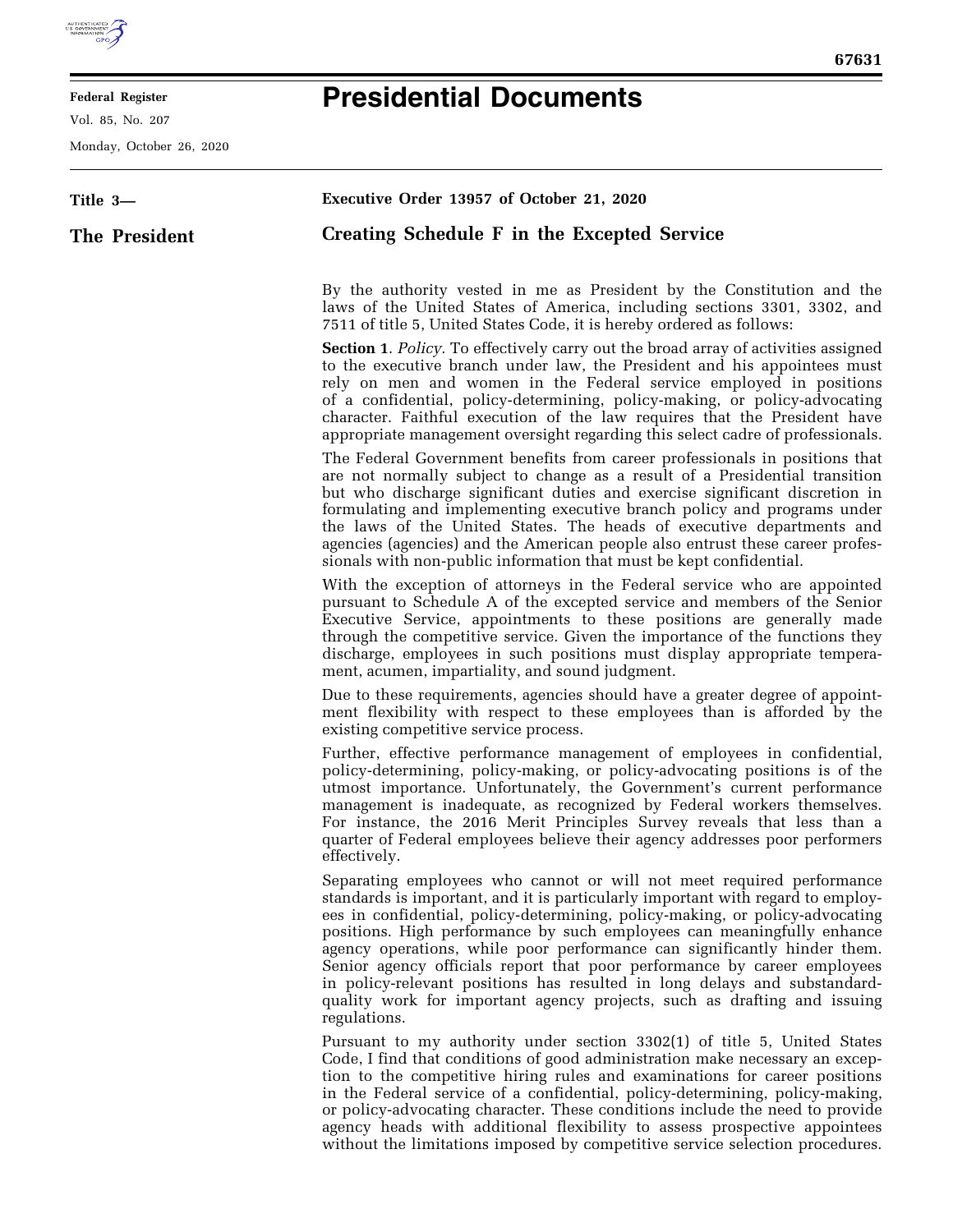Placing these positions in the excepted service will mitigate undue limitations on their selection. This action will also give agencies greater ability and discretion to assess critical qualities in applicants to fill these positions, such as work ethic, judgment, and ability to meet the particular needs of the agency. These are all qualities individuals should have before wielding the authority inherent in their prospective positions, and agencies should be able to assess candidates without proceeding through complicated and elaborate competitive service processes or rating procedures that do not necessarily reflect their particular needs.

Conditions of good administration similarly make necessary excepting such positions from the adverse action procedures set forth in chapter 75 of title 5, United States Code. Chapter 75 of title 5, United States Code, requires agencies to comply with extensive procedures before taking adverse action against an employee. These requirements can make removing poorly performing employees difficult. Only a quarter of Federal supervisors are confident that they could remove a poor performer. Career employees in confidential, policy-determining, policy-making, and policy-advocating positions wield significant influence over Government operations and effectiveness. Agencies need the flexibility to expeditiously remove poorly performing employees from these positions without facing extensive delays or litigation.

**Sec. 2**. *Definition.* The phrase ''normally subject to change as a result of a Presidential transition'' refers to positions whose occupants are, as a matter of practice, expected to resign upon a Presidential transition and includes all positions whose appointment requires the assent of the White House Office of Presidential Personnel.

**Sec. 3**. *Excepted Service.* Appointments of individuals to positions of a confidential, policy-determining, policy-making, or policy-advocating character that are not normally subject to change as a result of a Presidential transition shall be made under Schedule F of the excepted service, as established by section 4 of this order.

**Sec. 4**. *Schedule F of the Excepted Service.* (a) Civil Service Rule VI is amended as follows:

(i) 5 CFR 6.2 is amended to read:

''OPM shall list positions that it excepts from the competitive service in Schedules A, B, C, D, E, and F, which schedules shall constitute parts of this rule, as follows:

Schedule A. Positions other than those of a confidential or policydetermining character for which it is not practicable to examine shall be listed in Schedule A.

Schedule B. Positions other than those of a confidential or policydetermining character for which it is not practicable to hold a competitive examination shall be listed in Schedule B. Appointments to these positions shall be subject to such noncompetitive examination as may be prescribed by OPM.

Schedule C. Positions of a confidential or policy-determining character normally subject to change as a result of a Presidential transition shall be listed in Schedule C.

Schedule D. Positions other than those of a confidential or policydetermining character for which the competitive service requirements make impracticable the adequate recruitment of sufficient numbers of students attending qualifying educational institutions or individuals who have recently completed qualifying educational programs. These positions, which are temporarily placed in the excepted service to enable more effective recruitment from all segments of society by using means of recruiting and assessing candidates that diverge from the rules generally applicable to the competitive service, shall be listed in Schedule D.

Schedule E. Position of administrative law judge appointed under 5 U.S.C. 3105. Conditions of good administration warrant that the position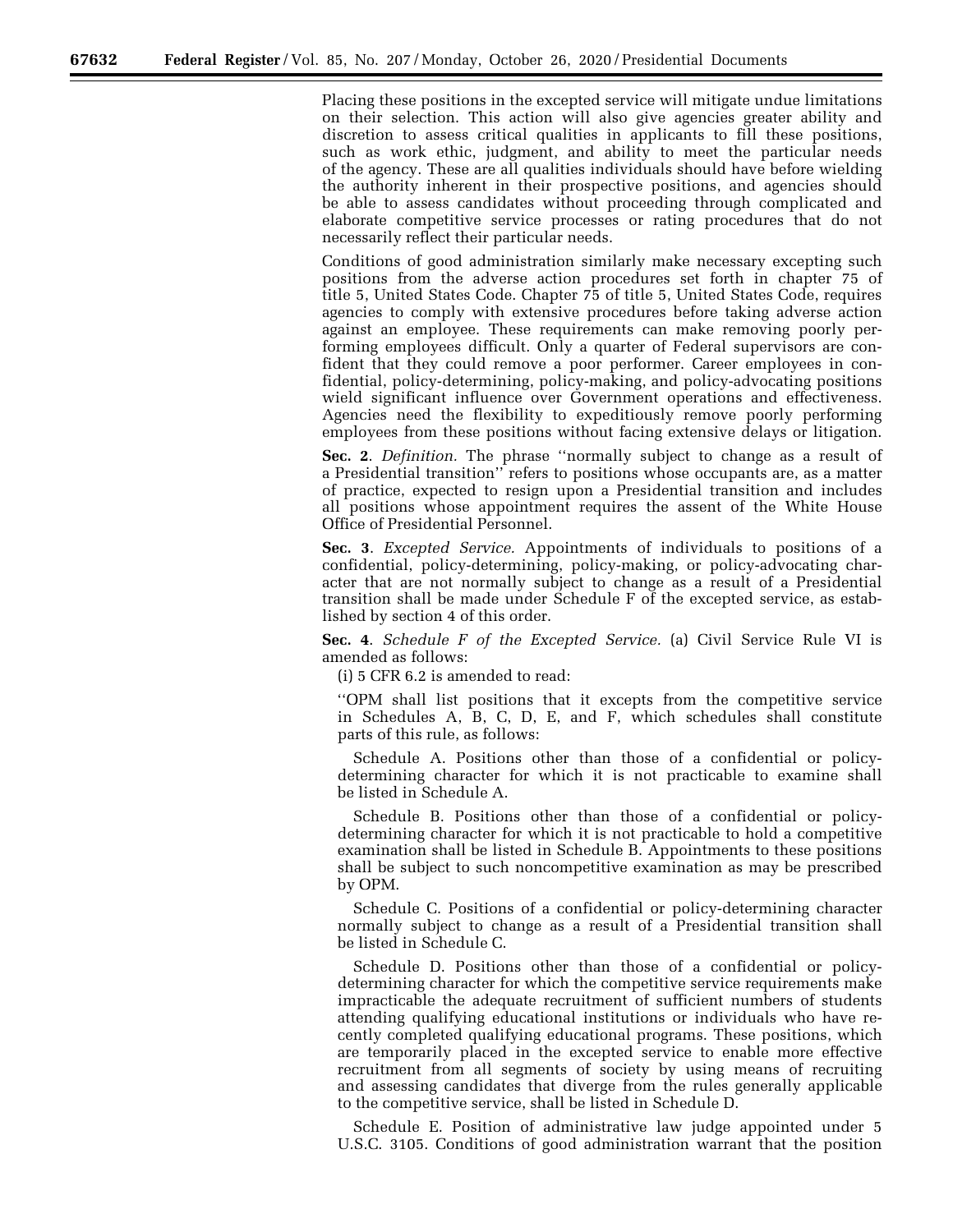of administrative law judge be placed in the excepted service and that appointment to this position not be subject to the requirements of 5 CFR, part 302, including examination and rating requirements, though each agency shall follow the principle of veteran preference as far as administratively feasible.

Schedule F. Positions of a confidential, policy-determining, policy-making, or policy-advocating character not normally subject to change as a result of a Presidential transition shall be listed in Schedule F. In appointing an individual to a position in Schedule F, each agency shall follow the principle of veteran preference as far as administratively feasible.''

(ii) 5 CFR 6.4 is amended to read:

''Except as required by statute, the Civil Service Rules and Regulations shall not apply to removals from positions listed in Schedules A, C, D, E, or F, or from positions excepted from the competitive service by statute. The Civil Service Rules and Regulations shall apply to removals from positions listed in Schedule B of persons who have competitive status.''

(b) The Director of the Office of Personnel Management (Director) shall: (i) adopt such regulations as the Director determines may be necessary to implement this order, including, as appropriate, amendments to or rescissions of regulations that are inconsistent with, or that would impede the implementation of, this order, giving particular attention to 5 CFR, part 212, subpart D; 5 CFR, part 213, subparts A and C; and 5 CFR 302.101; and

(ii) provide guidance on conducting a swift, orderly transition from existing

appointment processes to the Schedule F process established by this order. **Sec. 5**. *Agency Actions.* (a) Each head of an executive agency (as defined in section 105 of title 5, United States Code, but excluding the Government Accountability Office) shall conduct, within 90 days of the date of this order, a preliminary review of agency positions covered by subchapter II of chapter 75 of title 5, United States Code, and shall conduct a complete review of such positions within 210 days of the date of this order. Thereafter, each agency head shall conduct a review of agency positions covered by subchapter II of chapter 75 of title 5, United States Code, on at least an annual basis. Following such reviews each agency head shall:

(i) for positions not excepted from the competitive service by statute, petition the Director to place in Schedule F any such competitive service, Schedule A, Schedule B, or Schedule D positions within the agency that the agency head determines to be of a confidential, policy-determining, policy-making, or policy-advocating character and that are not normally subject to change as a result of a Presidential transition. Any such petition shall include a written explanation documenting the basis for the agency head's determination that such position should be placed in Schedule F; and

(ii) for positions excepted from the competitive service by statute, determine which such positions are of a confidential, policy-determining, policy-making, or policy-advocating character and are not normally subject to change as a result of a Presidential transition. The agency head shall publish this determination in the *Federal Register*. Such positions shall be considered Schedule F positions for the purposes of agency actions under sections 5(d) and 6 of this order.

(b) The requirements set forth in subsection (a) of this section shall apply to currently existing positions and newly created positions.

(c) When conducting the review required by subsection (a) of this section, each agency head should give particular consideration to the appropriateness of either petitioning the Director to place in Schedule F or including in the determination published in the *Federal Register*, as applicable, positions whose duties include the following: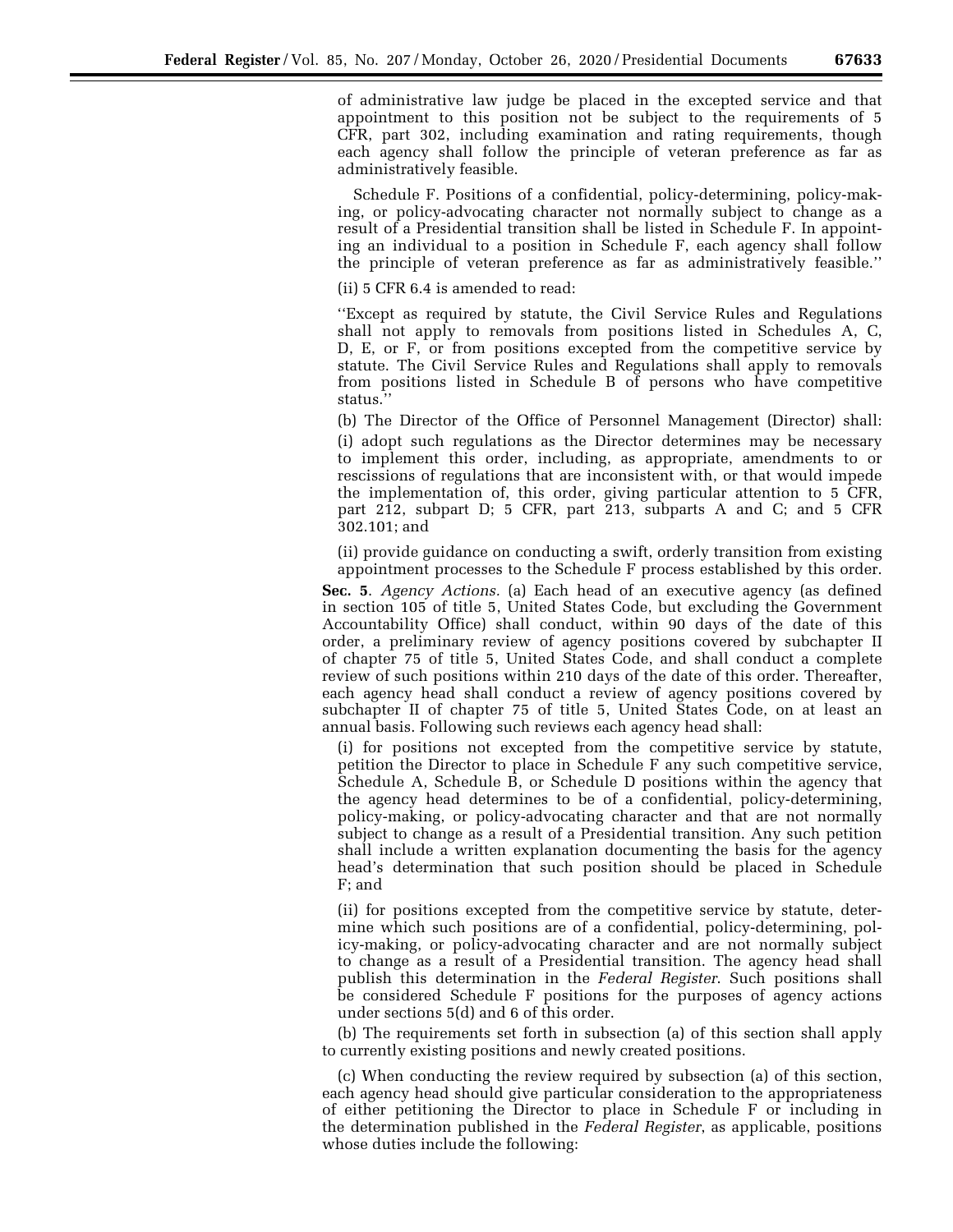(i) substantive participation in the advocacy for or development or formulation of policy, especially:

(A) substantive participation in the development or drafting of regulations and guidance; or

(B) substantive policy-related work in an agency or agency component that primarily focuses on policy;

(ii) the supervision of attorneys;

(iii) substantial discretion to determine the manner in which the agency exercises functions committed to the agency by law;

(iv) viewing, circulating, or otherwise working with proposed regulations, guidance, executive orders, or other non-public policy proposals or deliberations generally covered by deliberative process privilege and either:

(A) directly reporting to or regularly working with an individual appointed by either the President or an agency head who is paid at a rate not less than that earned by employees at Grade 13 of the General Schedule; or

(B) working in the agency or agency component executive secretariat (or equivalent); or

(v) conducting, on the agency's behalf, collective bargaining negotiations under chapter 71 of title 5, United States Code.

(d) The Director shall promptly determine whether to grant any petition under subsection (a) of this section. Not later than December 31 of each year, the Director shall report to the President, through the Director of the Office of Management and Budget and the Assistant to the President for Domestic Policy, concerning the number of petitions granted and denied for that year for each agency.

(e) Each agency head shall, as necessary and appropriate, expeditiously petition the Federal Labor Relations Authority to determine whether any Schedule F position must be excluded from a collective bargaining unit under section 7112(b) of title 5, United States Code, paying particular attention to the question of whether incumbents in such positions are required or authorized to formulate, determine, or influence the policies of the agency.

**Sec. 6**. *Prohibited Personnel Practices Prohibited.* Agencies shall establish rules to prohibit the same personnel practices prohibited by section 2302(b) of title 5, United States Code, with respect to any employee or applicant for employment in Schedule F of the excepted service.

**Sec. 7**. *General Provisions.* (a) Nothing in this order shall be construed to impair or otherwise affect:

(i) the authority granted by law to an executive department or agency, or the head thereof; or

(ii) the functions of the Director of the Office of Management and Budget relating to budgetary, administrative, or legislative proposals.

(b) This order shall be implemented consistent with applicable law and subject to the availability of appropriations.

(c) This order is not intended to, and does not, create any right or benefit, substantive or procedural, enforceable at law or in equity by any party against the United States, its departments, agencies, or entities, its officers, employees, or agents, or any other person.

(d) If any provision of this order, or the application of any provision to any person or circumstances, is held to be invalid, the remainder of this order and the application of any of its other provisions to any other persons or circumstances shall not be affected thereby.